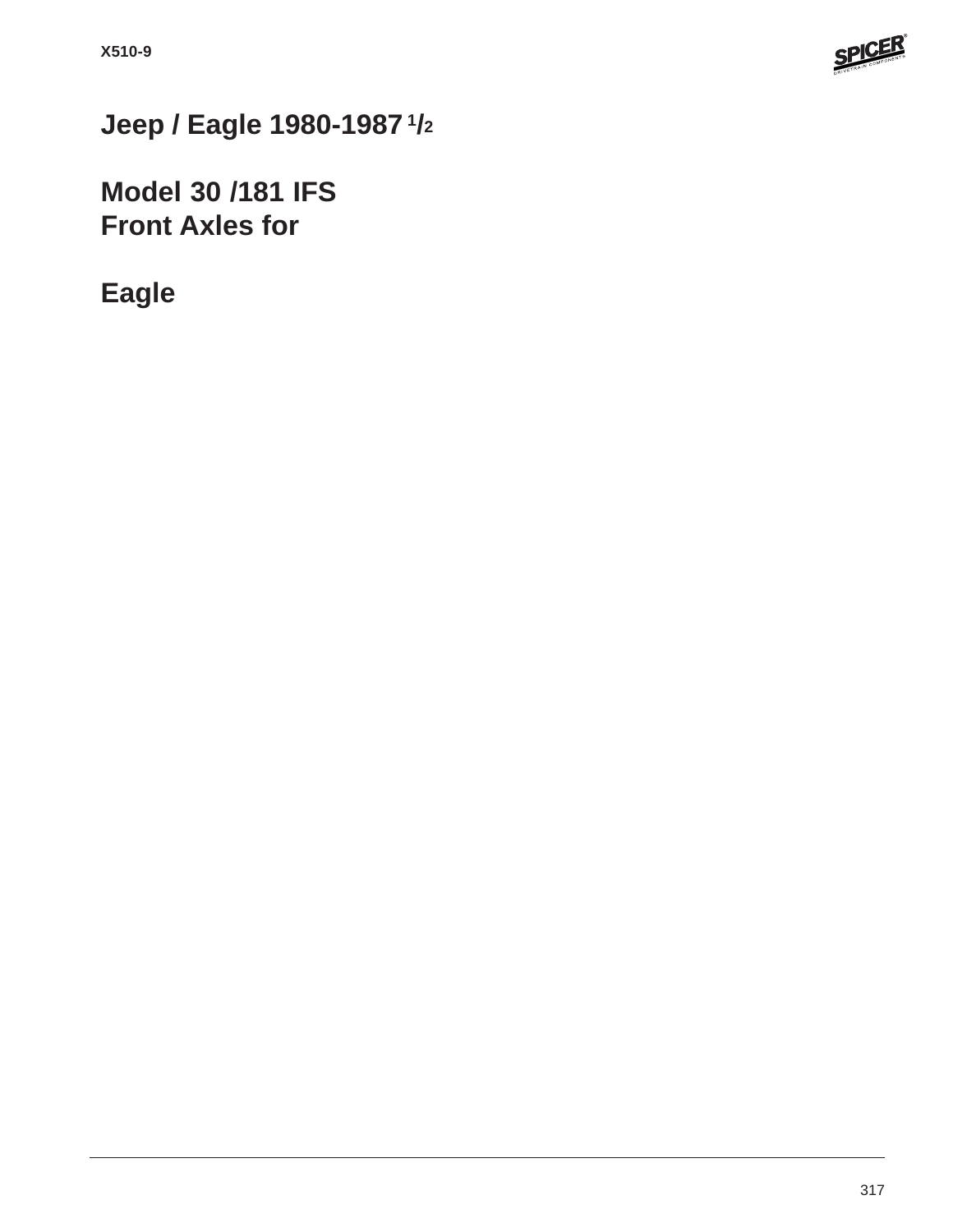#### **Exploded View Jeep 30 /181 IFS Front Axles**

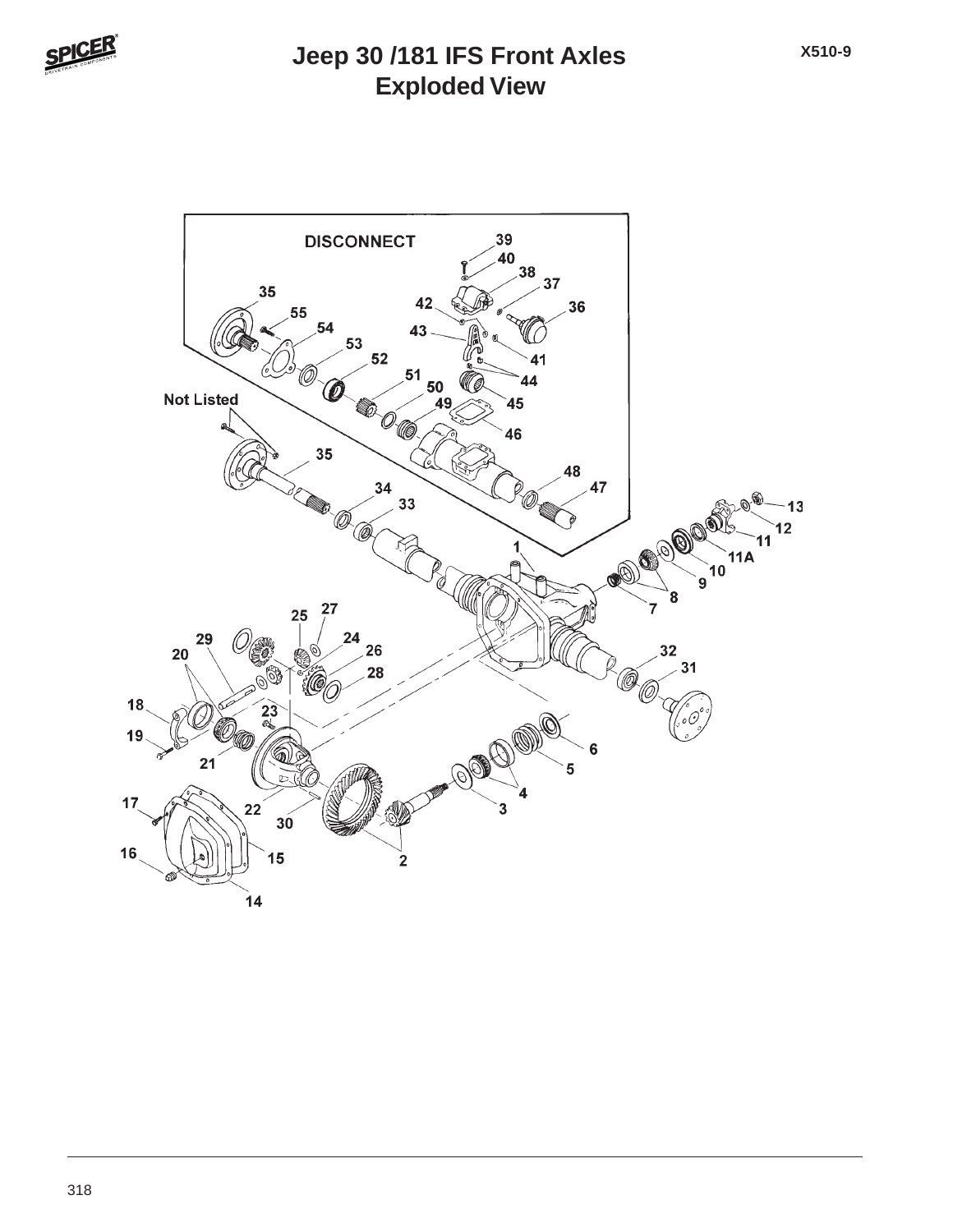## **Parts Listing Jeep 30 /181 IFS Front Axles**



| <b>ITEM</b><br>NO. | <b>PART</b><br><b>NUMBER</b> | <b>DESCRIPTION</b>                   | <b>ITEM</b><br>NO. | <b>PART</b><br><b>NUMBER</b> | <b>DESCRIPTION</b>                  |
|--------------------|------------------------------|--------------------------------------|--------------------|------------------------------|-------------------------------------|
| 1                  | $- (3)$                      | Housing - Axle Service               | 28                 | 40027                        | Thrustwasher - Differential Gear    |
| $\overline{2}$     | $-$ (1)                      | Drive Pinion & Gear Assembly         | 29                 | 32915                        | Shaft - Differential                |
| 3                  | 30764                        | Slinger - Inner Pinion               | 30                 | 13449                        | Lock - Differential Shaft           |
|                    | 700132                       | PKG - Pinion Bearing Shim            | 31                 | $- (2)$                      | Oil Seal                            |
|                    |                              | (inc items 5, 7, 12, 13, 15, 24)     | 32                 | $- (2)$                      | <b>Bearing</b>                      |
|                    | 700134                       | PKG - Diff & Pinion Bearing Shim     | 33                 | 620492                       | <b>Bearing</b>                      |
|                    |                              | (inc items 5, 7, 12, 13, 15, 21, 24) | 34                 | 620493                       | Oil Seal                            |
| 4                  | 706015X                      | KIT - Inner Pinion Bearing           | 35                 | $-$ (1)                      | Axle Shaft                          |
| 5                  |                              | Inner Pinion Bearing Shims           |                    | 706826X                      | KIT - Vacuum Motor                  |
|                    |                              | (see shim packages)                  |                    |                              | (inc items 36,37,39,40,41,42,44,46) |
| 6                  | 32349                        | Baffle - Pinion Bearing              |                    | 706825X                      | KIT - Shift Fork                    |
| $\overline{7}$     |                              | Outer Pinion Bearing Shims           |                    |                              | (inc items 37,39,40,42,43,44,46)    |
|                    |                              | (see shim packages)                  |                    | 706824X                      | KIT - Shift Clip                    |
| 8                  | 706030X                      | KIT - Outer Pinion Bearing           |                    |                              | (inc items 39,40,44,46)             |
| 9                  | 13575                        | Slinger - Outer Pinion Bearing       | 36                 | 621070                       | Motor Assembly                      |
| 10                 | 39118                        | Seal - Pinion Oil                    | 37                 | 620980                       | O-Ring                              |
| 11                 | 2-4-8091-1X                  | End Yoke Assembly (inc 11A)          | 38                 | 621064                       | Cover - Disconnect Housing          |
| 11A                | 41498                        | Slinger - End Yoke                   | 39                 | 500396-9                     | Cap Screw                           |
| 12                 | 30186                        | Washer - Pinion Nut                  | 40                 | 500357-9                     | Lockwasher                          |
| 13                 | 30185                        | Pinion Nut                           | 41                 | 621097                       | Snap Ring                           |
|                    | 706867X                      | KIT - Carrier Cover (inc 14-17)      | 42                 | 620979                       | Snap Ring                           |
| 14                 | 32538                        | <b>Carrier Cover</b>                 | 43                 | 621067                       | <b>Shift Fork</b>                   |
| 15                 | 34684                        | Gasket - Carrier Cover               | 44                 | 621059                       | Clips - Shift Fork                  |
| 16                 | 36472                        | Plug - Carrier Cover                 | 45                 | 620973                       | Clutch Collar                       |
| 17                 | 34279                        | Bolt - Carrier Cover (qty 10)        | 46                 | 41494                        | Gasket                              |
| 18                 | $- (3)$                      | Differential Bearing Cap             | 47                 | 40368                        | Shaft - Output                      |
| 19                 | 48631-1                      | Bolt - Differential Bearing Cap      | 48                 | 621000                       | <b>Bearing</b>                      |
| 20                 | 706016X                      | KIT - Differential Bearing           | 49                 | 620971                       | <b>Bearing</b>                      |
| 21                 | 700133                       | KIT - Diff Bearing Shim (inc 15, 24) | 50                 | 40081                        | Snap Ring                           |
| 22                 | $-$ (4)                      | Case - Differential (std)            | 51                 | 620967                       | Gear - Outer Disconnect             |
| 23                 | 30187                        | Bolt - Drive Gear (qty 10)           | 52                 | 565909                       | Bearing - Unitized                  |
| 24                 | 42570                        | Snap Ring                            | 53                 | 35938                        | Oil Seal                            |
| 25                 | 32926                        | Pinion - Differential                | 54                 | 620966                       | Plate - Retaining                   |
| 26                 | 620486                       | Gear - Differential                  | 55                 | 500501-3                     | <b>Bolt</b>                         |
| 27                 | 34096                        | Thrustwasher - Differential Pinion   |                    |                              |                                     |
|                    |                              |                                      |                    |                              |                                     |
|                    |                              |                                      |                    |                              |                                     |

(1) See "Bill of Material Table" on next page

(2) See "Variable Parts Table" below

(3) Contact Vehicle Manufacturer

(4) Not Sold Separately

| Kits & Parts - Use With All Applications    |                          |        |        |        |        |        |        |        |  |  |
|---------------------------------------------|--------------------------|--------|--------|--------|--------|--------|--------|--------|--|--|
| <b>Description &amp; Item Number</b>        | <b>Bills of Material</b> |        |        |        |        |        |        |        |  |  |
| (Refer to "Exploded View on previous page") | 610078                   | 610134 | 610152 | 610153 | 610173 | 610174 | 610235 |        |  |  |
| Oil Seal                                    | 31                       | 620840 | 620491 | 620840 | 620491 | 620840 | 620491 | 620840 |  |  |
| <b>Bearing</b>                              | 32                       | 565977 | 620490 | 565977 | 620490 | 565977 | 620490 | 565977 |  |  |

## **Variable Parts Listing**